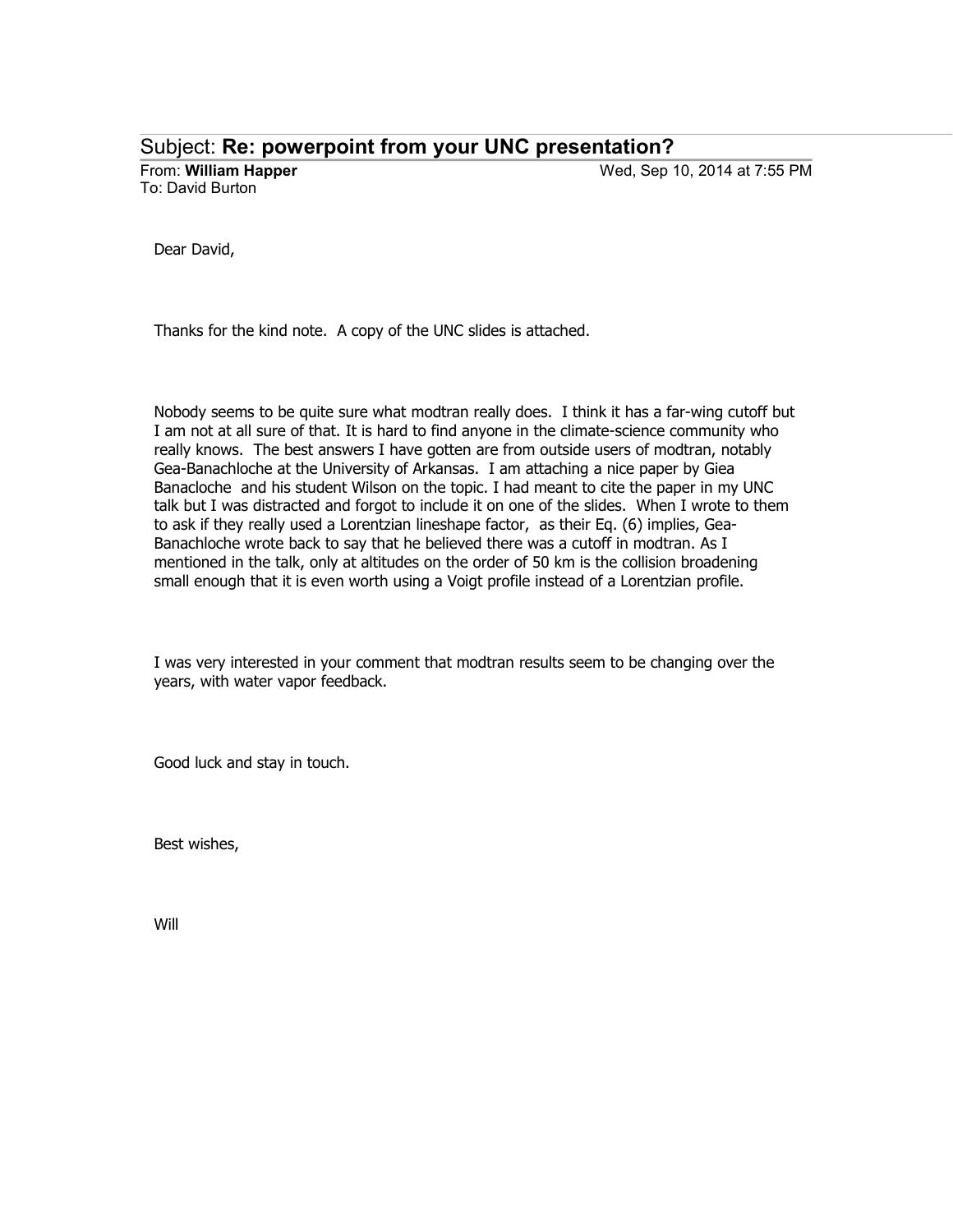**From:** David Burton **Sent:** Wednesday, September 10, 2014 5:36 PM **To:** William Happer **Subject:** powerpoint from your UNC presentation?

Dear Prof. Happer,

I very much enjoyed your two lectures in NC Monday, and I learned a lot, though a lot of the UNC material was over my head.

I'm the guy who was seated front and center at the UNC lecture, right behind you before it started.

Would you mind sharing your UNC powerpoint file with me, please? (Gail Combs, the lady whose husband has perfect pitch, would also like a copy; I'll forward it to her.)

Also, I thought of a question that I failed to ask you when I saw you. The question is this: is MODTRAN afflicted by the 40% overestimate of the warming effect of CO2 that you discussed?

## *Background (ignore if you're in a hurry):*

Some time ago I ran some calculations using U.Chicago's MODTRAN interface, to get a feel for the effect on steady-state temperature of various CO2 concentrations. Curiously, I found that after an update of their site I got different numbers.

The numbers were the same for constant water vapor pressure (i.e., with no water vapor amplification). But for constant relative humidity (i.e., taking into account water vapor feedback amplification), the newer version shows a <u>[lot less](https://archive.today/4RHlK#selection-663.1061-663.1074)</u> water vapor amplification, and, hence, a lot less warming:

[http://www.burtonsys.com/climate/MODTRAN\\_etc4c.html](http://www.burtonsys.com/climate/MODTRAN_etc4c.html)

*MODTRAN tropical atmosphere, effect on temperature of doubling CO2 (from 285 to 570 ppmv)...*

clear sky, const rel humidity old version:  $+1.45^{\circ}$ C (calculated as  $+0.79$  -  $-0.66$ ) new version: +0.96°

cumulus 0.66km-2.7km, const rel humidity